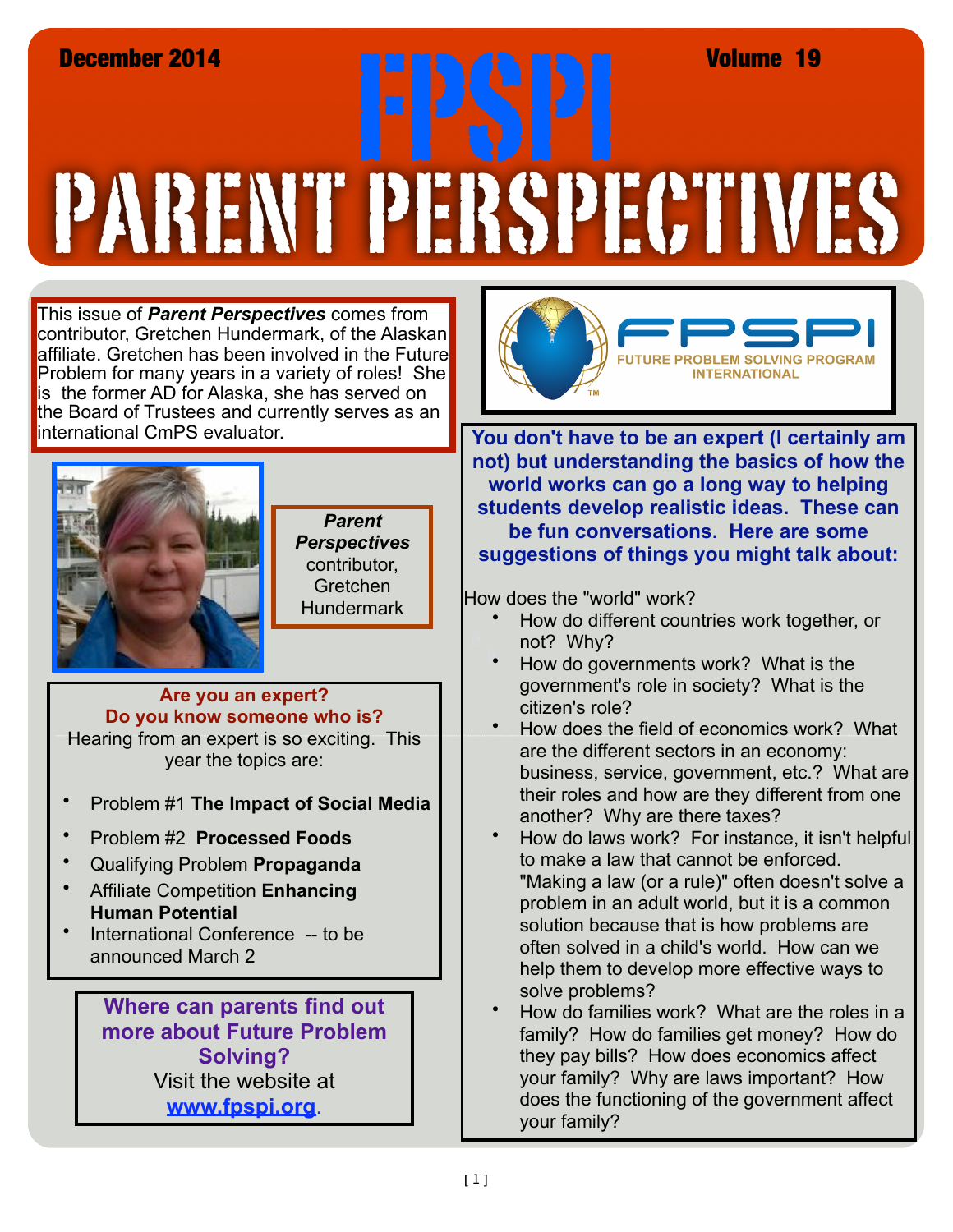#### **How can you help your child prepare for FPS?**

#### **Parents** *really* **can contribute to student preparation in a meaningful way. One way is by helping them find information on the topics for competition!**

The FPS topics are tough, especially for younger students. "Research" is necessary for students for many steps of the process: to have a solid understanding of the topic, to recognize challenges faced within the topic, to recognize potential solutions to concerns, and to create an Action Plan to provide a better situation. When I say "research" I don't mean lots of stuff to read. Students need to *discuss* the topic and the materials that they have read. Reading is the starting point. Discussion is where *real understanding* begins.

Students need to think about why a topic was chosen. Why is the topic important to their future? How might this topic change their future? What are good things about the topic? What are possible challenges? What might be some solutions to the challenges? Who might be the different "stakeholders" affected by this topic and how might the challenges affect them?

It is also helpful to talk about trends. What is a trend? What are the trends of the last 10 years that we have experienced? What surprised you? What might the world look like in 10-20-30 years? Who will the students be in 10-20-30 years? Who will you be? What are the good things that could happen? What are some of the challenges? Students often must learn to be positive. Gloom and doom isn't fun or particularly interesting for many kids. Cynicism isn't helpful either and kids do pick up on it. We want the students to become problem solvers and that means finding ways to make the world a better place.

> Please send your questions or comments to the Parent Committee via Chair, Deb Woythal at **dwoythal@gmail.com**

### **Would you like to read past Parent Newsletters?**

Go to the website and click on "**Get Involved**" and then **"Parents."**

#### **What are the FPS topics?**

- Click on the link **What We Do,** then click on **Topics**.
- The current topics are listed (**Current Topics**). It is surprising how often these pop up in the media once you become aware of them.
- A list of past topics is available. (**Topic History**).
- You and your student can vote on future topics by clicking on the **Topic Vote**.
- Do you have ideas for future topics? Click **Submit Topic**. We would love to hear your ideas.



Research the topic!



 $\cdot$ "It is time for parents to teach $\cdot$ young people early on that in diversity there is beauty and there is strength." **―** [Maya Angelou](http://www.goodreads.com/author/show/3503.Maya_Angelou)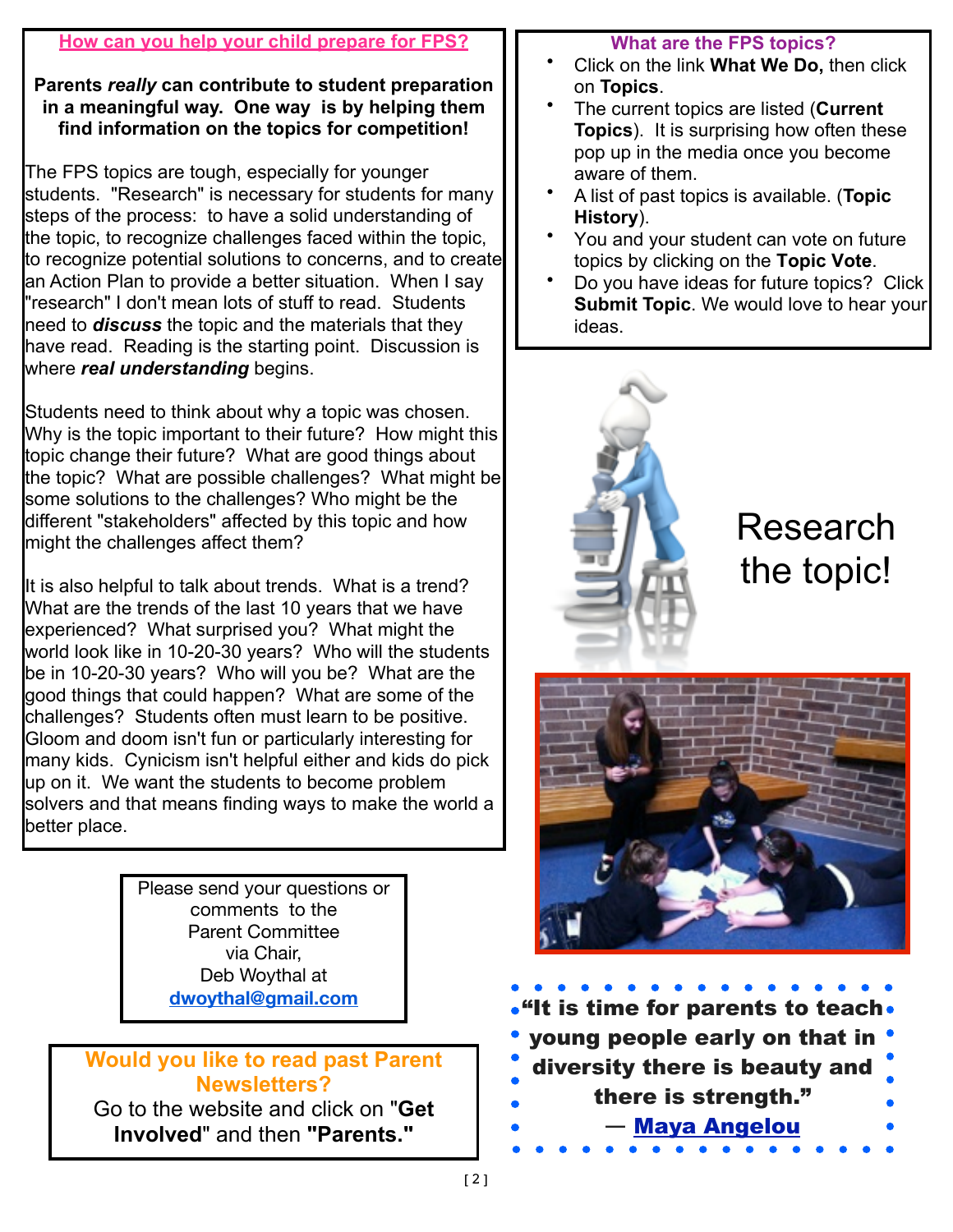#### **How can you help your students find a Community Problem Solving (CmPS) project?**

CmPS is the component where students use the Future Problem Solving model to find and develop their project and then solve issues that come up along the way using FPS tools. It is very important that projects be student-driven. It is very important to document and describe the FPS process. CmPS is empowering to students. They get to see their ideas and work to make a difference in the real world. Students become excited and, hopefully, become community advocates in the future.

Different kinds of community projects exist. One type is called "service learning," and this is different from CmPS. Service learning is where a project idea is generated by someone other than the students and is often funded by that "someone." The students provide the "labor," but there isn't much student-driven problem solving involved. Service learning projects can be very valuable to a community and a great learning experience for students - but this isn't CmPS.

#### **How can students find community problems?**

- The search should be conducted by the students, but it can be facilitated by a coach or parent. Because CmPS is student driven, it will be more meaningful to them.
- Look "out the window." What needs to be "changed?" It is important to be able to describe the "community" impacted. The students don't necessarily need to be part of that community, but they need to be able to state (in their report) why it is important to them to help the chosen "community." Plus, CmPS is a lot of work and the team needs to be motivated to complete the project - there is nothing quite like a vested interest to get a lot of work done.
- Start in the school community and then branch out in "concentric circles" into the rest of the community.
- Talk to local officials.
- Read the local paper.
- Sometimes the FPS topics can be applied to the local community.
- Do students want to do something about science? Talk to Fish & Game or Parks staff for ideas.
- Do students want to do something at school? Talk to the principal or the school board.

## Solve a community need!



#### **Important items:**

- Have students take notes (like general meeting minutes).
- Take pictures of students as they search for their problem solving idea and especially once they start working on an idea (they will need these for their scrapbook).
- Focus on making a difference in the community, rather than focusing on "winning."

Students become leaders and community advocates from this learning experience. They find it empowering!

Resources: CmPS resources are available at the FPSPI Mart on the FPSPI website [www.fpspimart.org.](http://www.fpspimart.org)

Check with your student's coach. Maybe there are volunteer opportunities for you, too. If you can't get a teacher involved, start CmPS with your kids and have some fun! Future Problem Solving and Community Problem Solving is rewarding for people of all ages.